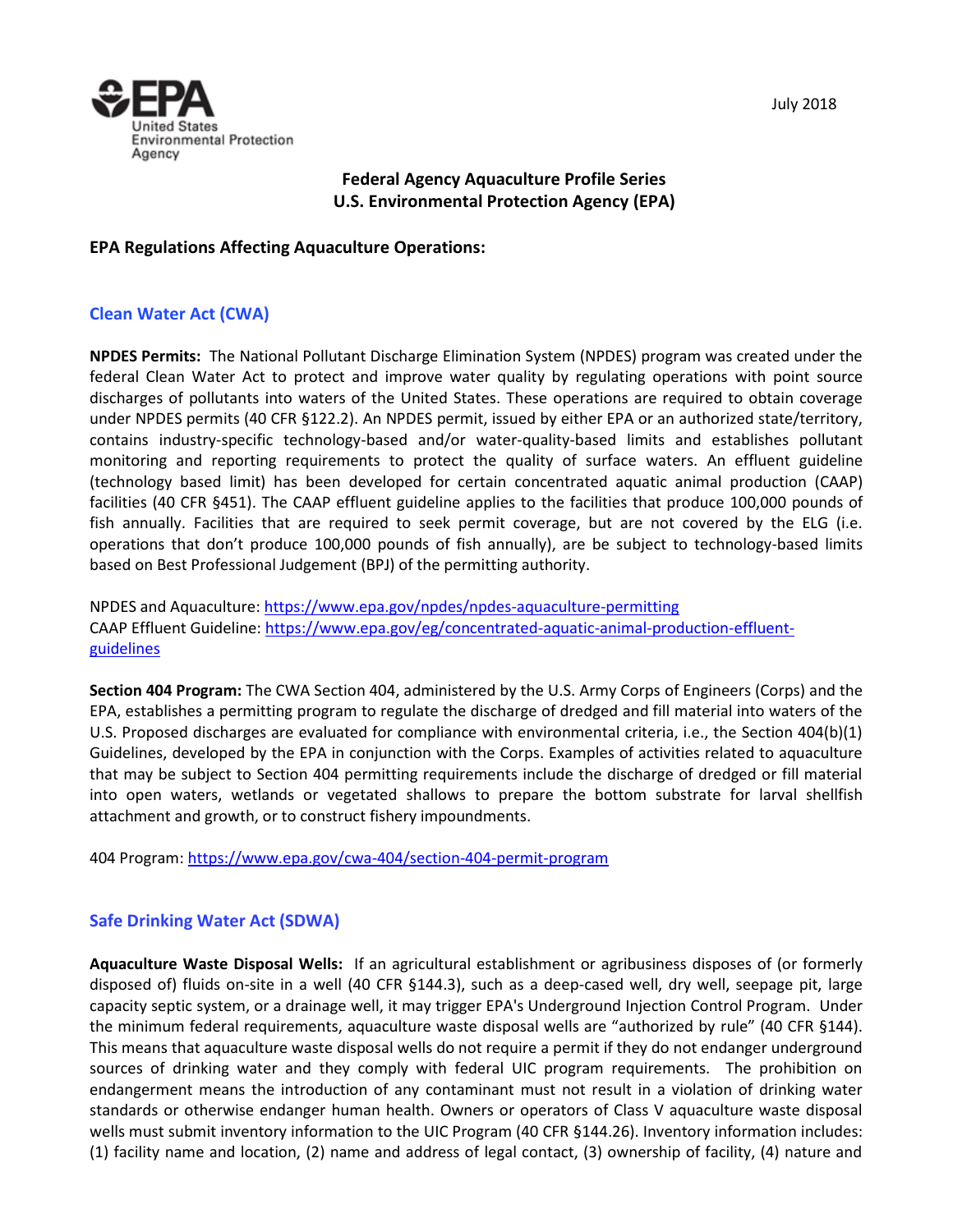type of injection wells, and (5) operating status of injection wells. States with primary enforcement authority may have more stringent requirements and in some cases an individual permit may be required.

While some aquaculture facilities use holding structures in natural, open water bodies and rely on natural water circulation for water replenishment, many facilities use closed systems (e.g., tanks or ponds) and accumulate wastewater and sludge that must be removed. At dozens of such facilities in Hawaii and several other states, this wastewater and sludge is disposed via underground injection. All injected aquaculture wastewater includes fecal and other excretory wastes and uneaten aquaculture food. The primary chemical and physical constituents of these wastewaters are nitrogen- and phosphorus-based nutrients and suspended and dissolved solids.

Aquaculture Waste Disposal Wells: [https://www.epa.gov/sites/production/files/2015-](https://www.epa.gov/sites/production/files/2015-08/documents/aquaculture.pdf) [08/documents/aquaculture.pdf](https://www.epa.gov/sites/production/files/2015-08/documents/aquaculture.pdf)

#### **Federal Insecticide, Fungicide, and Rodenticide Act (FIFRA)**

**Pesticide Registration:** FIFRA requires all pesticides sold or distributed in the United States (including imported pesticides) to be registered by EPA. EPA can authorize limited use of unregistered pesticides or pesticides registered for other uses to address emergencies (Section 18 registrations) and special local needs (Section 24c registrations), provided sufficient cause is demonstrated. Chemicals and other materials to be used in aquaculture, such as products intended for use to control pests (including, but not limited to, any insect, other arthropod, nematode, any plant growing where not wanted, including any moss, alga, liverwort, or other plant of any higher order, and any plant part such as a root) may be subject to Pesticide Registration by EPA prior to marketing to the user. Older pesticides are re-evaluated by EPA on a 15-year schedule, under the Registration Review program, to ensure that as the ability to assess risk evolves and policies and practices change, all registered products continue to meet the statutory standard.

In evaluating a pesticide registration application, EPA assesses a wide variety of potential human health and environmental effects associated with use of the product. In assessing the potential effects of a pesticide, EPA examines the active ingredient of the pesticide as well as its formulated products; the particular site or crop on which it is to be used; the amount, frequency, and timing of its use; and, storage and disposal practices. A producer of the pesticide who intends to market that product (*i.e*., the registrant) must provide data from tests done according to EPA guidelines. Depending on the proposed use of a pesticide, registrants are typically required to submit a range of studies on chemical/physical properties, environmental fate, and the toxicity of the pure chemical (active ingredient). These tests evaluate whether a pesticide has the potential to contaminate surface or ground water from leaching, runoff, and spray drift and cause short-term and/or longterm adverse effects on humans, wildlife, fish, and plants, including endangered species and non-target organisms. EPA evaluates the potential for human health risks which range from short-term toxicity to longterm effects, such as cancer and reproductive system disorders.

EPA also must approve the language that appears on each pesticide label. A pesticide product can only be used legally according to the directions on the labeling accompanying it at the time of sale. Some pesticide products, classified as "Restricted Use," can be applied by certified applicators only and are not for general use. The aquaculture or aquatic production facility is responsible for application of all pesticides in strict accordance with product labels. Misuse of a pesticide, including application to an unlisted site or an application rate exceedance, can result in enforcement action. Applicators and aquaculture production facilities must verify that pesticides applied in their operations have an exemption from or established tolerances for their specific aquacultural commodities.